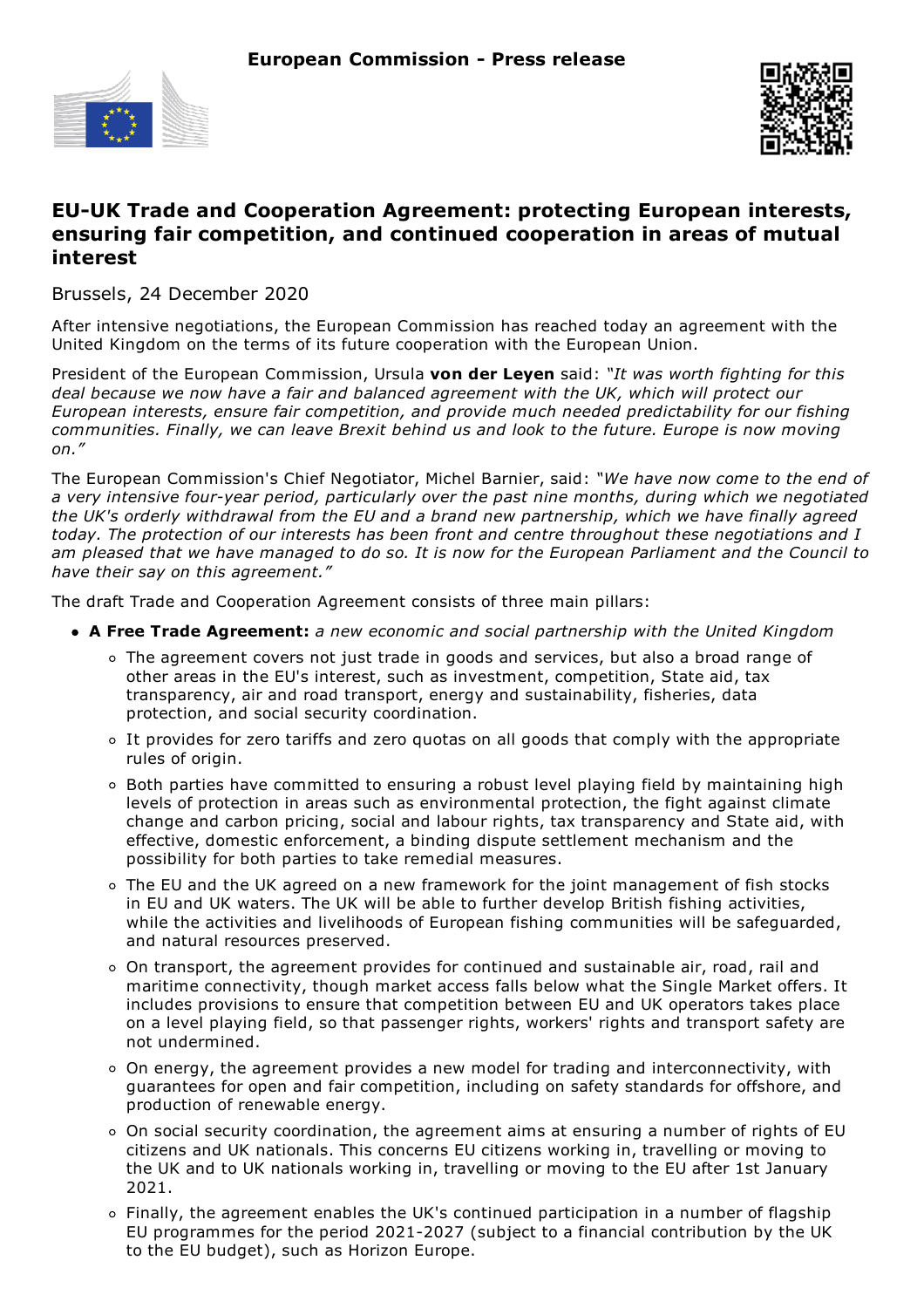## **A new partnership for our citizens' security**

The Trade and Cooperation Agreement establishes a new framework for law enforcement and judicial cooperation in criminal and civil law matters. It recognises the need for strong cooperation between national police and judicial authorities, in particular for fighting and prosecuting cross-border crime and terrorism. It builds new operational capabilities, taking account of the fact that the UK, as a non-EU member outside of the Schengen area, will not have the same facilities as before. The security cooperation can be suspended in case of violations by the UK of its commitment for continued adherence to the European Convention of Human Rights and its domestic enforcement.

## **A horizontal agreement on Governance:** *A framework that stands the test of time*

- To give maximum legal certainty to businesses, consumers and citizens, a dedicated chapter on governance provides clarity on how the agreement will be operated and controlled. It also establishes a Joint Partnership Council, who will make sure the Agreement is properly applied and interpreted, and in which all arising issues will be discussed.
- $\circ$  Binding enforcement and dispute settlement mechanisms will ensure that rights of businesses, consumers and individuals are respected. This means that businesses in the EU and the UK compete on a level playing field and will avoid either party using its regulatory autonomy to grant unfair subsidies or distort competition.
- Both parties can engage in cross-sector retaliation in case of violations of the agreement. This cross-sector retaliation applies to all areas of the economic partnership.

Foreign policy, external security and defence cooperation is not covered by the Agreement as the UK did not want to negotiate this matter. As of 1 January 2021, there will therefore be no framework in place between the UK and the EU to develop and coordinate joint responses to foreign policy challenges, for instance the imposition of sanctions on third country nationals or economies.

The Trade and Cooperation Agreement covers a number of areas that are in the EU's interest. It goes well beyond traditional free trade agreements and provides a solid basis for preserving our longstanding friendship and cooperation. It safeguards the integrity of the Single Market and the indivisibility of the Four Freedoms (people, goods, services and capital). It reflects the fact that the UK is leaving the EU's ecosystem of common rules, supervision and enforcement mechanisms, and can therefore no longer enjoy the benefits of EU membership or the Single Market. Nevertheless, the Agreement will by no means match the significant advantages that the UK enjoyed as a Member State of the EU.

## **Big changes coming: getting ready 1 January 2021**

Even with the new EU-UK Trade and Cooperation Agreement in place, there will be big changes on 1 January 2021.

On that date, the UK will leave the EU Single Market and Customs Union, as well as all EU policies and international agreements. The free movement of persons, goods, services and capital between the UK and the EU will end.

The EU and the UK will form two separate markets; two distinct regulatory and legal spaces. This will create barriers to trade in goods and services and to cross-border mobility and exchanges that do not exist today – in both directions.

## **The Withdrawal Agreement**

The Withdrawal Agreement remains in place, protecting amongst other things the rights of EU citizens and UK nationals, the EU's financial interests, and crucially, peace and stability on the island of Ireland. The full and timely implementation of this agreement has been a key priority for the European Union.

Thanks to intensive discussions between the EU and the UK in the Joint Committee and the various Specialised Committees, the Withdrawal Agreement – and the Protocol on Ireland and Northern Ireland, in particular – will be implemented on 1 January.

On 17 December, the EU-UK Joint [Committee](https://ec.europa.eu/commission/presscorner/detail/en/ip_20_2478) met to endorse all formal decisions and other practical solutions related to the implementation of the Withdrawal Agreement. As part of these mutually